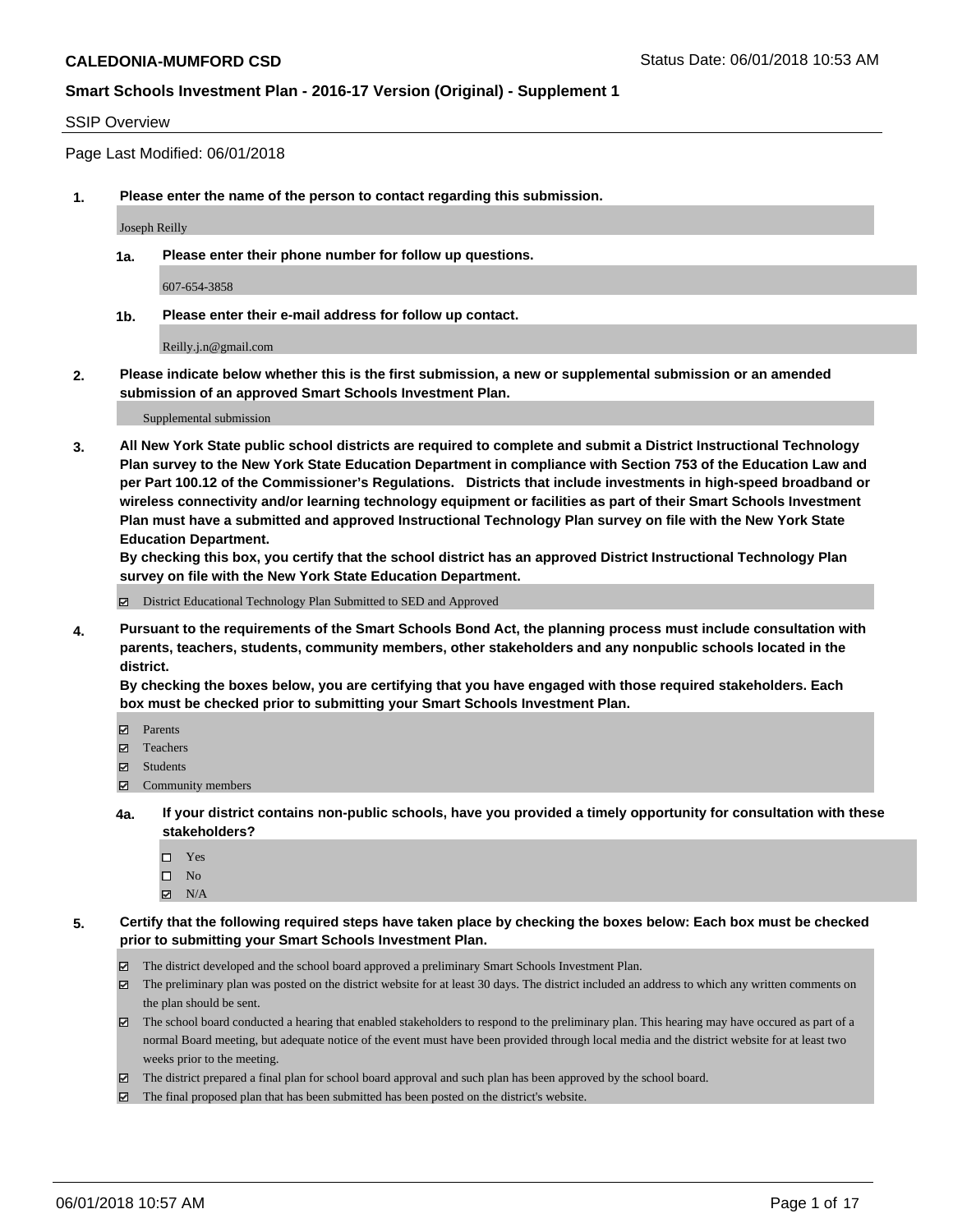SSIP Overview

Page Last Modified: 06/01/2018

**5a. Please upload the proposed Smart Schools Investment Plan (SSIP) that was posted on the district's website, along with any supporting materials. Note that this should be different than your recently submitted Educational Technology Survey. The Final SSIP, as approved by the School Board, should also be posted on the website and remain there during the course of the projects contained therein.**

Cal-Mum Supplement.pdf

**5b. Enter the webpage address where the final Smart Schools Investment Plan is posted. The Plan should remain posted for the life of the included projects.**

www.cal-mum.org/domain/231

**6. Please enter an estimate of the total number of students and staff that will benefit from this Smart Schools Investment Plan based on the cumulative projects submitted to date.**

870

**7. An LEA/School District may partner with one or more other LEA/School Districts to form a consortium to pool Smart Schools Bond Act funds for a project that meets all other Smart School Bond Act requirements. Each school district participating in the consortium will need to file an approved Smart Schools Investment Plan for the project and submit a signed Memorandum of Understanding that sets forth the details of the consortium including the roles of each respective district.**

 $\Box$  The district plans to participate in a consortium to partner with other school district(s) to implement a Smart Schools project.

**8. Please enter the name and 6-digit SED Code for each LEA/School District participating in the Consortium.**

| <b>Partner LEA/District</b> | <b>ISED BEDS Code</b> |
|-----------------------------|-----------------------|
| (No Response)               | (No Response)         |

#### **9. Please upload a signed Memorandum of Understanding with all of the participating Consortium partners.**

(No Response)

**10. Your district's Smart Schools Bond Act Allocation is:**

\$837,412

**11.** Enter the budget sub-allocations by category that you are submitting for approval at this time. If you are not budgeting SSBA funds for a category, please enter 0 (zero.) If the value entered is \$0, you will not be required to complete that survey question.

|                                       | Sub-<br><b>Allocations</b> |
|---------------------------------------|----------------------------|
| School Connectivity                   | l 0                        |
| Connectivity Projects for Communities | $\overline{0}$             |
| Classroom Technology                  | 50,250                     |
| Pre-Kindergarten Classrooms           | $\overline{0}$             |
| Replace Transportable Classrooms      | 0                          |
| High-Tech Security Features           | $\overline{0}$             |
| Totals:                               | 50,250                     |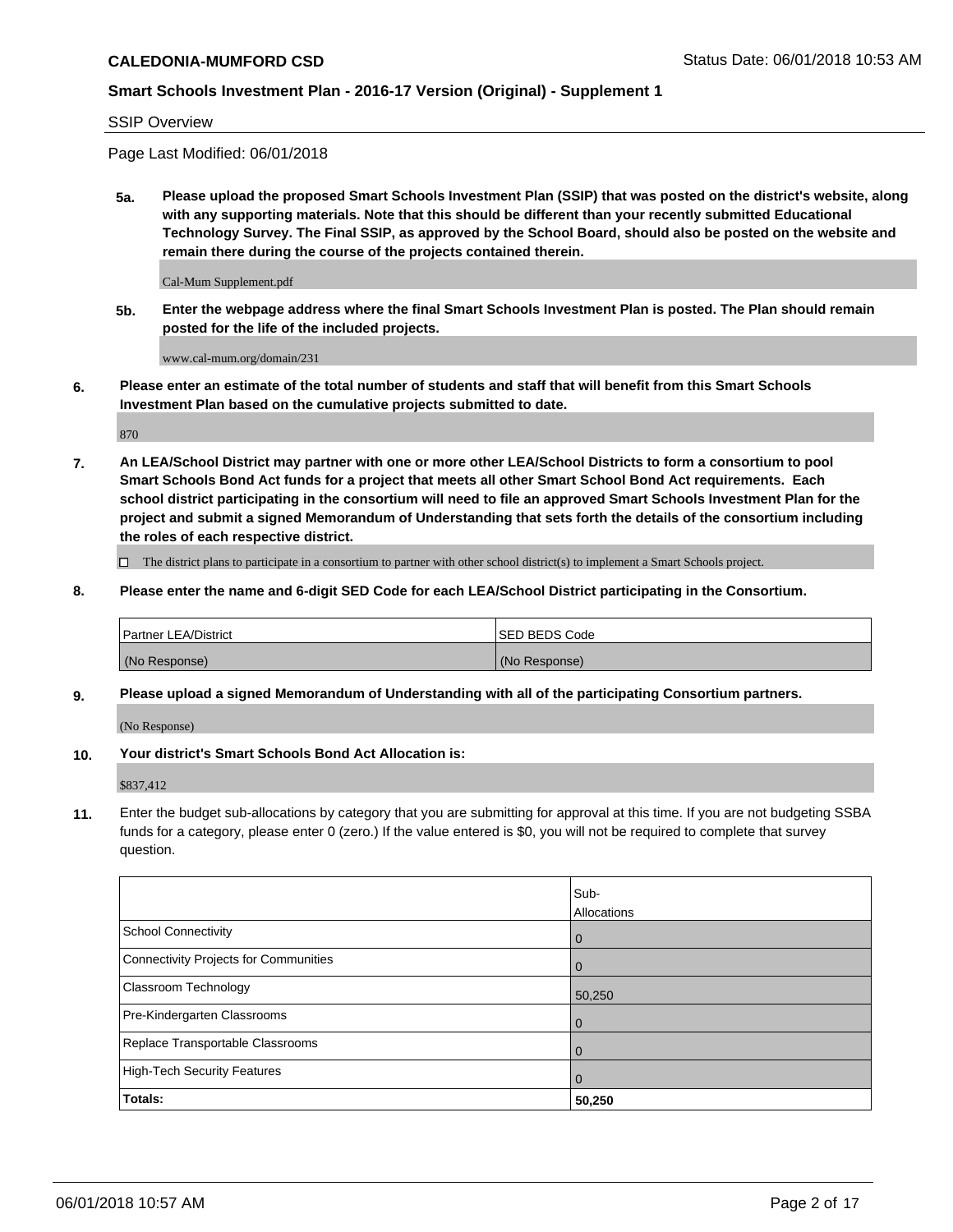#### School Connectivity

Page Last Modified: 05/23/2018

- **1. In order for students and faculty to receive the maximum benefit from the technology made available under the Smart Schools Bond Act, their school buildings must possess sufficient connectivity infrastructure to ensure that devices can be used during the school day. Smart Schools Investment Plans must demonstrate that:**
	- **• sufficient infrastructure that meets the Federal Communications Commission's 100 Mbps per 1,000 students standard currently exists in the buildings where new devices will be deployed, or**
	- **• is a planned use of a portion of Smart Schools Bond Act funds, or**
	- **• is under development through another funding source.**

**Smart Schools Bond Act funds used for technology infrastructure or classroom technology investments must increase the number of school buildings that meet or exceed the minimum speed standard of 100 Mbps per 1,000 students and staff within 12 months. This standard may be met on either a contracted 24/7 firm service or a "burstable" capability. If the standard is met under the burstable criteria, it must be:**

**1. Specifically codified in a service contract with a provider, and**

**2. Guaranteed to be available to all students and devices as needed, particularly during periods of high demand, such as computer-based testing (CBT) periods.**

**Please describe how your district already meets or is planning to meet this standard within 12 months of plan submission.**

(No Response)

- **1a. If a district believes that it will be impossible to meet this standard within 12 months, it may apply for a waiver of this requirement, as described on the Smart Schools website. The waiver must be filed and approved by SED prior to submitting this survey.**
	- By checking this box, you are certifying that the school district has an approved waiver of this requirement on file with the New York State Education Department.
- **2.** Connectivity Speed Calculator **(Required)**

|                         | l Number of<br><b>Students</b> | Multiply by<br>100 Kbps | Divide by 1000 Current Speed<br>to Convert to<br>Required<br>l Speed in Mb | lin Mb           | Expected<br>Speed to be<br>Attained Within Required<br>12 Months | <b>Expected Date</b><br><b>When</b><br>Speed Will be<br>l Met |
|-------------------------|--------------------------------|-------------------------|----------------------------------------------------------------------------|------------------|------------------------------------------------------------------|---------------------------------------------------------------|
| <b>Calculated Speed</b> | (No<br>Response)               | (No Response)           | (No<br>Response)                                                           | (No<br>Response) | (No<br>Response)                                                 | l (No<br>Response)                                            |

**3. Describe how you intend to use Smart Schools Bond Act funds for high-speed broadband and/or wireless connectivity projects in school buildings.**

(No Response)

**4. Describe the linkage between the district's District Instructional Technology Plan and the proposed projects. (There should be a link between your response to this question and your response to Question 1 in Part E. Curriculum and Instruction "What are the district's plans to use digital connectivity and technology to improve teaching and learning?)**

(No Response)

**5. If the district wishes to have students and staff access the Internet from wireless devices within the school building, or in close proximity to it, it must first ensure that it has a robust Wi-Fi network in place that has sufficient bandwidth to meet user demand.**

**Please describe how you have quantified this demand and how you plan to meet this demand.**

(No Response)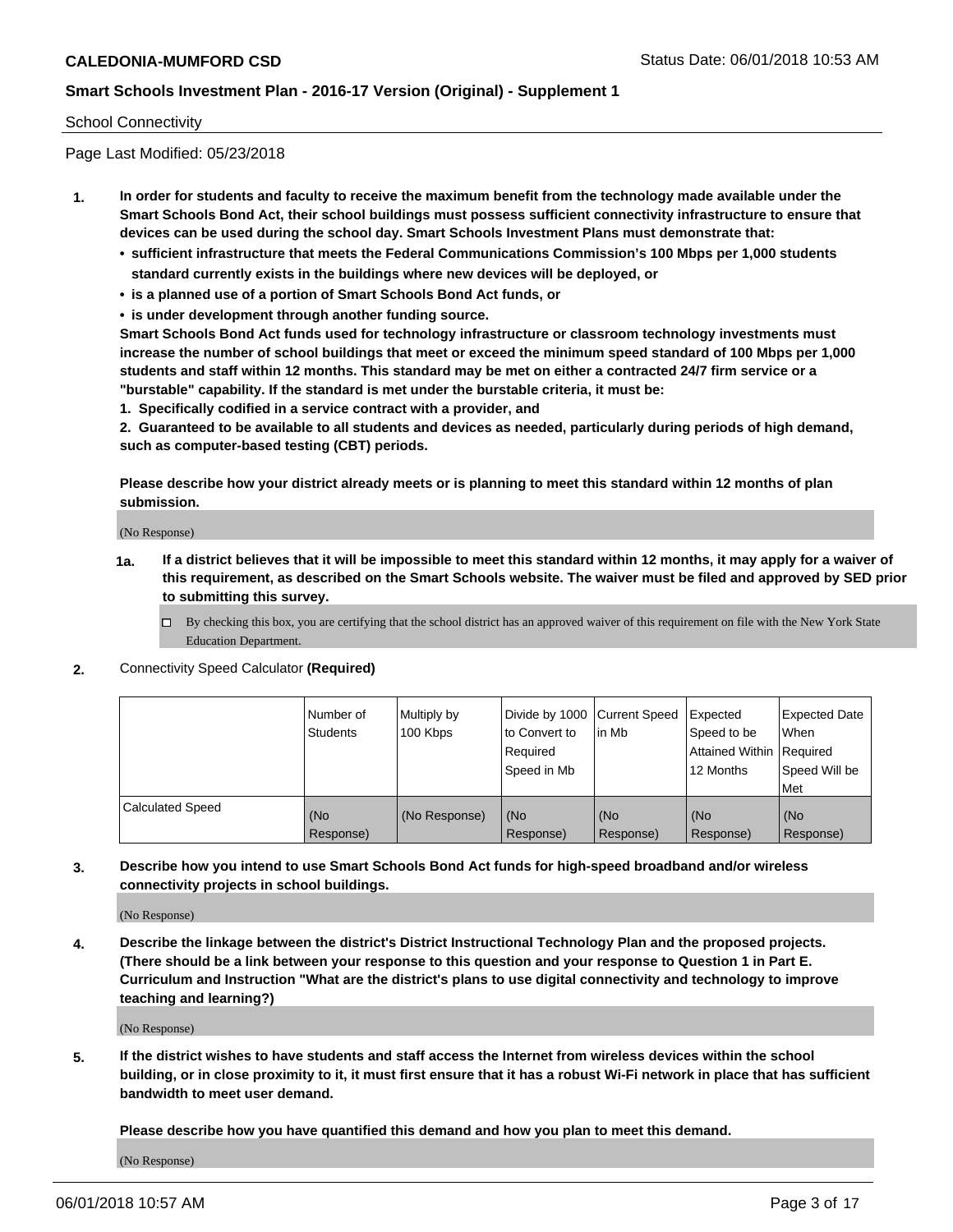#### School Connectivity

Page Last Modified: 05/23/2018

**6. As indicated on Page 5 of the guidance, the Office of Facilities Planning will have to conduct a preliminary review of all capital projects, including connectivity projects.**

**Please indicate on a separate row each project number given to you by the Office of Facilities Planning.**

| Project Number |  |
|----------------|--|
| (No Response)  |  |

**7. Certain high-tech security and connectivity infrastructure projects may be eligible for an expedited review process as determined by the Office of Facilities Planning.**

#### **Was your project deemed eligible for streamlined review?**

(No Response)

#### **8. Include the name and license number of the architect or engineer of record.**

| l Name        | l License Number |
|---------------|------------------|
| (No Response) | (No Response)    |

**9.** If you are submitting an allocation for **School Connectivity** complete this table.

**Note that the calculated Total at the bottom of the table must equal the Total allocation for this category that you entered in the SSIP Overview overall budget.** 

|                                            | Sub-          |
|--------------------------------------------|---------------|
|                                            | Allocation    |
| Network/Access Costs                       | (No Response) |
| Outside Plant Costs                        | (No Response) |
| School Internal Connections and Components | (No Response) |
| Professional Services                      | (No Response) |
| Testing                                    | (No Response) |
| <b>Other Upfront Costs</b>                 | (No Response) |
| <b>Other Costs</b>                         | (No Response) |
| Totals:                                    | 0             |

**10. Please detail the type, quantity, per unit cost and total cost of the eligible items under each sub-category. This is especially important for any expenditures listed under the "Other" category. All expenditures must be eligible for tax-exempt financing to be reimbursed through the SSBA. Sufficient detail must be provided so that we can verify this is the case. If you have any questions, please contact us directly through smartschools@nysed.gov. NOTE: Wireless Access Points should be included in this category, not under Classroom Educational Technology, except those that will be loaned/purchased for nonpublic schools.**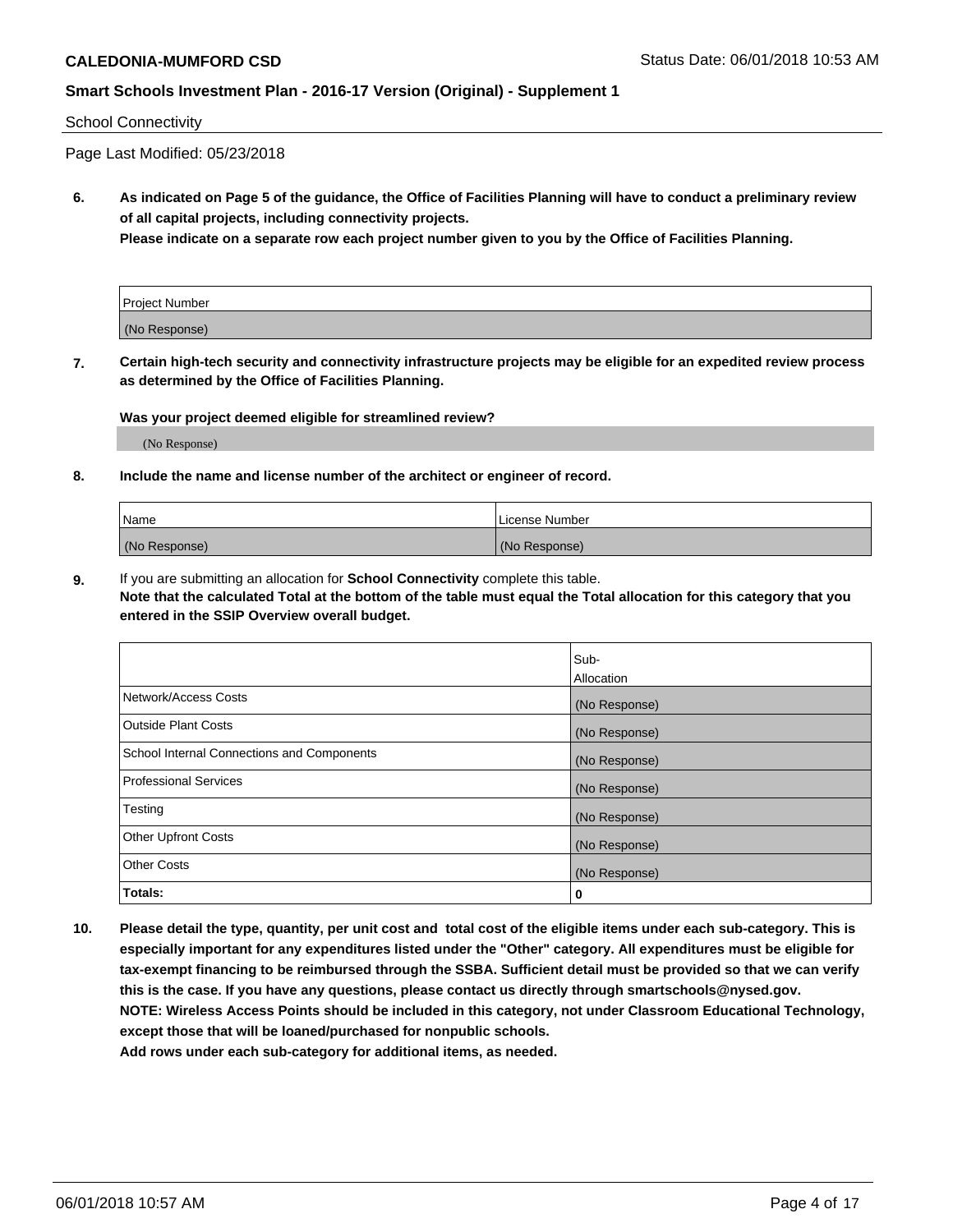# School Connectivity

Page Last Modified: 05/23/2018

| Select the allowable expenditure | Item to be purchased | Quantity      | Cost per Item | <b>Total Cost</b> |
|----------------------------------|----------------------|---------------|---------------|-------------------|
| type.                            |                      |               |               |                   |
| Repeat to add another item under |                      |               |               |                   |
| each type.                       |                      |               |               |                   |
| (No Response)                    | (No Response)        | (No Response) | (No Response) | (No Response)     |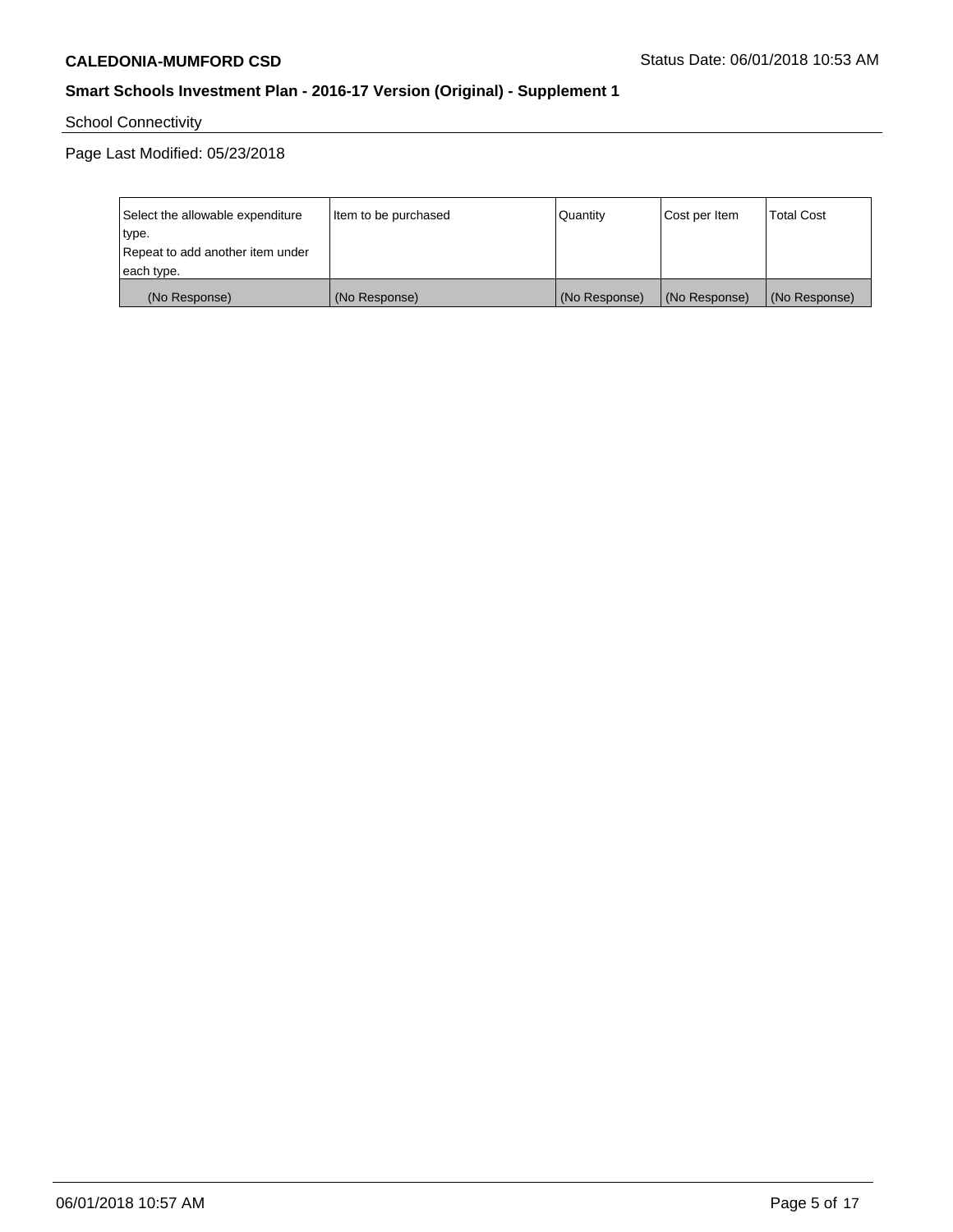Community Connectivity (Broadband and Wireless)

Page Last Modified: 10/06/2017

**1. Describe how you intend to use Smart Schools Bond Act funds for high-speed broadband and/or wireless connectivity projects in the community.**

(No Response)

**2. Please describe how the proposed project(s) will promote student achievement and increase student and/or staff access to the Internet in a manner that enhances student learning and/or instruction outside of the school day and/or school building.**

(No Response)

**3. Community connectivity projects must comply with all the necessary local building codes and regulations (building and related permits are not required prior to plan submission).**

 $\Box$  I certify that we will comply with all the necessary local building codes and regulations.

**4. Please describe the physical location of the proposed investment.**

(No Response)

**5. Please provide the initial list of partners participating in the Community Connectivity Broadband Project, along with their Federal Tax Identification (Employer Identification) number.**

| <b>Project Partners</b> | Federal ID#   |
|-------------------------|---------------|
| (No Response)           | (No Response) |

**6.** If you are submitting an allocation for **Community Connectivity**, complete this table. **Note that the calculated Total at the bottom of the table must equal the Total allocation for this category that you entered in the SSIP Overview overall budget.**

|                                    | Sub-Allocation |
|------------------------------------|----------------|
| Network/Access Costs               | (No Response)  |
| Outside Plant Costs                | (No Response)  |
| <b>Tower Costs</b>                 | (No Response)  |
| <b>Customer Premises Equipment</b> | (No Response)  |
| Professional Services              | (No Response)  |
| Testing                            | (No Response)  |
| <b>Other Upfront Costs</b>         | (No Response)  |
| <b>Other Costs</b>                 | (No Response)  |
| Totals:                            | 0              |

**7. Please detail the type, quantity, per unit cost and total cost of the eligible items under each sub-category. This is especially important for any expenditures listed under the "Other" category. All expenditures must be capital-bond eligible to be reimbursed through the SSBA. If you have any questions, please contact us directly through smartschools@nysed.gov.**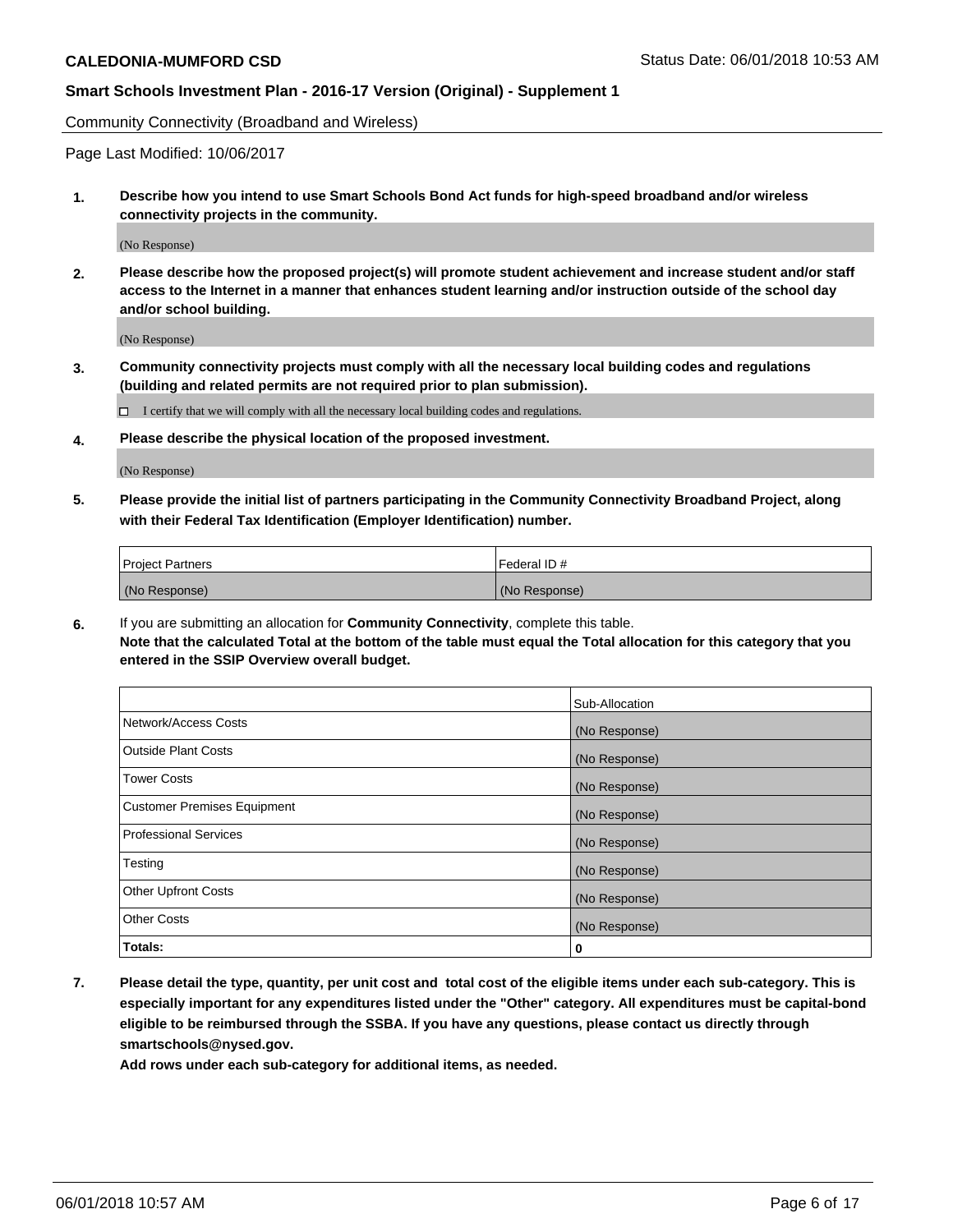Community Connectivity (Broadband and Wireless)

Page Last Modified: 10/06/2017

| Select the allowable expenditure<br>type.<br>Repeat to add another item under<br>each type. | Item to be purchased | Quantity      | Cost per Item | <b>Total Cost</b> |
|---------------------------------------------------------------------------------------------|----------------------|---------------|---------------|-------------------|
| (No Response)                                                                               | (No Response)        | (No Response) | (No Response) | (No Response)     |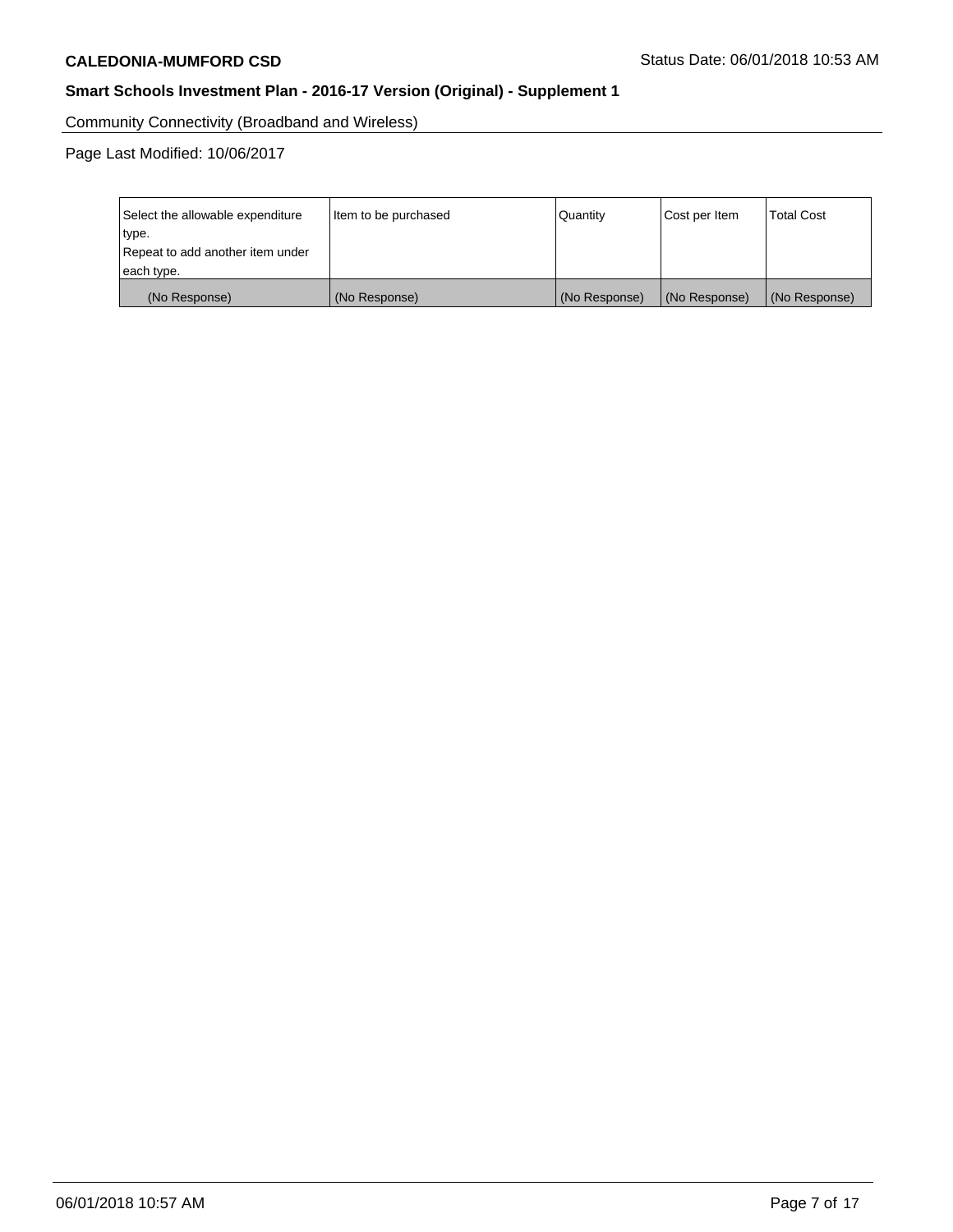### Classroom Learning Technology

Page Last Modified: 06/01/2018

**1. In order for students and faculty to receive the maximum benefit from the technology made available under the Smart Schools Bond Act, their school buildings must possess sufficient connectivity infrastructure to ensure that devices can be used during the school day. Smart Schools Investment Plans must demonstrate that sufficient infrastructure that meets the Federal Communications Commission's 100 Mbps per 1,000 students standard currently exists in the buildings where new devices will be deployed, or is a planned use of a portion of Smart Schools Bond Act funds, or is under development through another funding source.**

**Smart Schools Bond Act funds used for technology infrastructure or classroom technology investments must increase the number of school buildings that meet or exceed the minimum speed standard of 100 Mbps per 1,000 students and staff within 12 months. This standard may be met on either a contracted 24/7 firm service or a "burstable" capability. If the standard is met under the burstable criteria, it must be:**

**1. Specifically codified in a service contract with a provider, and**

**2. Guaranteed to be available to all students and devices as needed, particularly during periods of high demand, such as computer-based testing (CBT) periods.**

**Please describe how your district already meets or is planning to meet this standard within 12 months of plan submission.**

Caledonia Mumford currently exceeds this requirement by more than double. The district currently subscribes to internet services through Wayne-Finger Lakes BOCES Lake Net. Provided by TIme Warner (Spectrum) Cable. At 200 mbs, the district is almost triple the prescribed capacity of 77 mbs.

- **1a. If a district believes that it will be impossible to meet this standard within 12 months, it may apply for a waiver of this requirement, as described on the Smart Schools website. The waiver must be filed and approved by SED prior to submitting this survey.**
	- By checking this box, you are certifying that the school district has an approved waiver of this requirement on file with the New York State Education Department.
- **2.** Connectivity Speed Calculator **(Required)**

|                         | Number of<br>Students | Multiply by<br>100 Kbps | Divide by 1000 Current Speed<br>to Convert to<br>Required<br>Speed in Mb | l in Mb | Expected<br>Speed to be<br>Attained Within Required<br>12 Months | Expected Date<br>When<br>Speed Will be<br>Met |
|-------------------------|-----------------------|-------------------------|--------------------------------------------------------------------------|---------|------------------------------------------------------------------|-----------------------------------------------|
| <b>Calculated Speed</b> | 770                   | 77,000                  | 77                                                                       | 200     | 200                                                              | (No<br>Response)                              |

**3. If the district wishes to have students and staff access the Internet from wireless devices within the school building, or in close proximity to it, it must first ensure that it has a robust Wi-Fi network in place that has sufficient bandwidth to meet user demand.**

**Please describe how you have quantified this demand and how you plan to meet this demand.**

Phase 1 of the Smart Schools Investment Plan provided for a complete upgrade of the wireless and wired infrastructure in the Caledonia-Mumford Central School District. This included saturation wireless in all learning spaces in the district. It also included an upgrade to 10 Gig speed on all switches and the backbone fiber.

This upgrade has provided more than adequate capacity for the 770 students in the district.

**4. All New York State public school districts are required to complete and submit an Instructional Technology Plan survey to the New York State Education Department in compliance with Section 753 of the Education Law and per Part 100.12 of the Commissioner's Regulations.**

**Districts that include educational technology purchases as part of their Smart Schools Investment Plan must have a submitted and approved Instructional Technology Plan survey on file with the New York State Education Department.**

By checking this box, you are certifying that the school district has an approved Instructional Technology Plan survey on file with the New York State Education Department.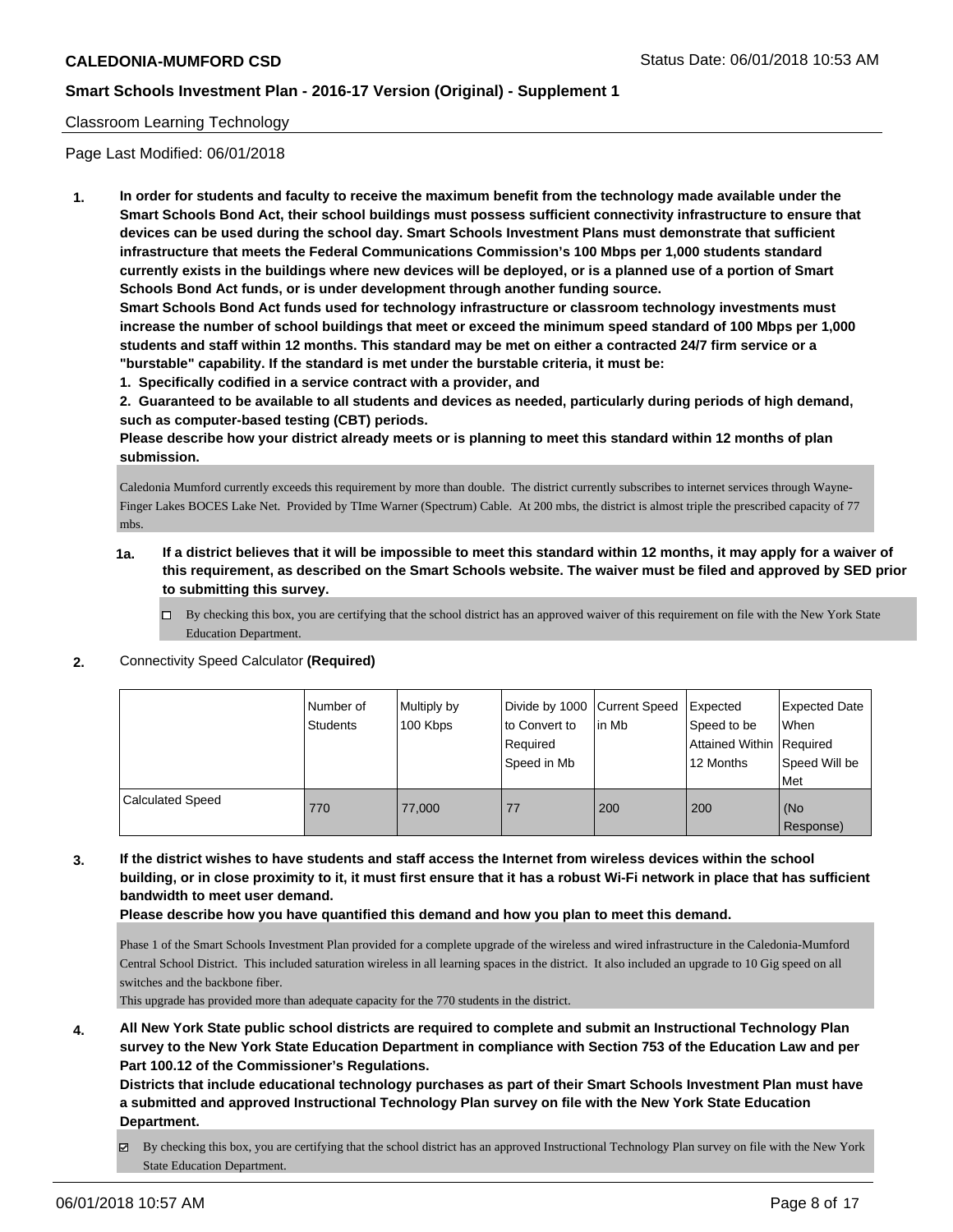#### Classroom Learning Technology

Page Last Modified: 06/01/2018

**5. Describe the devices you intend to purchase and their compatibility with existing or planned platforms or systems. Specifically address the adequacy of each facility's electrical, HVAC and other infrastructure necessary to install and support the operation of the planned technology.**

Caledonia Mumford proposes to use their remaining Smart Schools funds to purchase Chrome books. These Chrome books operate on Chrome operating system which is web based and platform agnostic. Any student that has access to the internet has access to their materials. Whether they are using a iPad, a Dell full feature laptop, a Samsung cell phone, or an antiquated Windows XP desktop, the student can work and share documents with other students and instructors in the school.

The school has recently completed a complete upgrade to all of the wireless and wired networking to support this expanded 1-to-1 initiative. The classrooms at Caledonia Mumford have recently completed a capital project that provided adequate electrical service in ever classroom.

- **6. Describe how the proposed technology purchases will:**
	- **> enhance differentiated instruction;**
	- **> expand student learning inside and outside the classroom;**
	- **> benefit students with disabilities and English language learners; and**
	- **> contribute to the reduction of other learning gaps that have been identified within the district.**

**The expectation is that districts will place a priority on addressing the needs of students who struggle to succeed in a rigorous curriculum. Responses in this section should specifically address this concern and align with the district's Instructional Technology Plan (in particular Question 2 of E. Curriculum and Instruction: "Does the district's instructional technology plan address the needs of students with disabilities to ensure equitable access to instruction, materials and assessments?" and Question 3 of the same section: "Does the district's instructional technology plan address the provision of assistive technology specifically for students with disabilities to ensure access to and participation in the general curriculum?"**

Caledonia Mumford works closely with Monroe II BOCES to ensure equitable access to instruction, materials, and assessments. Staff from both Cal-Mum and Monroe II study the student's abilities and disabilities to provide opportunities for learning and mastery. Our students with disabilities and ELL students will benefit from the tex to speech application provided as a standard on all of these units. In addition, all of the units have appropriate access to audio and video resources to supplement traditional classroom activities. These resources are extremely valuable to students who may learn in a non-traditional environment. Additionally, since this is a true effort to achieve one-to-one, each student, challenged or regular education services will have their own appliance to utilize at an appropriate pace.

## **7. Where appropriate, describe how the proposed technology purchases will enhance ongoing communication with parents and other stakeholders and help the district facilitate technology-based regional partnerships, including distance learning and other efforts.**

This purchase doesn't directly apply to facilitating communication with parents. Caledonia Mumford does have a robust Parent Portal with access to assignments, attendance, and other appropriate materials.

In addition, each of these chrome books has access to web resources and includes speakers, a video camera, and a microphone. This unit is essentially a portable video conferencing system.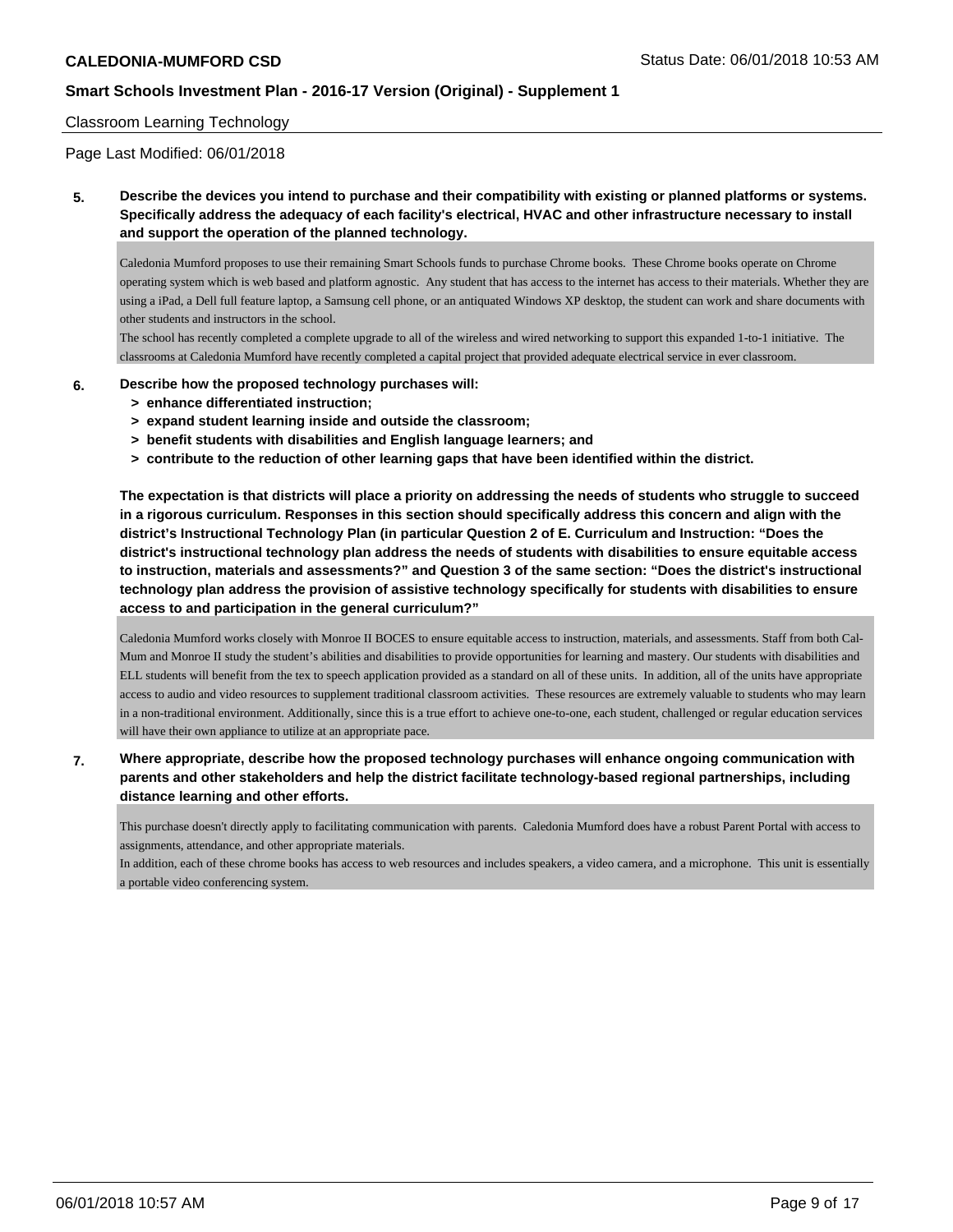#### Classroom Learning Technology

Page Last Modified: 06/01/2018

**8. Describe the district's plan to provide professional development to ensure that administrators, teachers and staff can employ the technology purchased to enhance instruction successfully.**

**Note: This response should be aligned and expanded upon in accordance with your district's response to Question 1 of F. Professional Development of your Instructional Technology Plan: "Please provide a summary of professional development offered to teachers and staff, for the time period covered by this plan, to support technology to enhance teaching and learning. Please include topics, audience and method of delivery within your summary."**

Faculty and staff training has been iin all components of the Smart School Project.. The district is aware that professional development costs are not eligible for Smart School Bond Act reimbursement. The district has budgeted other funds to pay for this staff development. The wireless network portion of this plan greatly expanded learning opportunities for our students. Pilot teachers and the remaining teachers at a grade level that did not pilot devices in the previous year have many opportunities for professional development. These teachers have summer training where we hand out the devices and show teachers how to use them. Our district is using Google as a platform for communication, collaboration, and classroom web pages. In the past, with our 5th and 6th grade pilot in 14-15 school year, we offered Google Apps training. This training included Sheets, Docs, Classroom and Gmail. The 14-15 pilot teachers developed a three week program to introduce the students to the devices, Google Apps, and video production software. This was included in the professional development offered to the fourth and seventh grades pilots and the remaining fifth and sixth grade teachers in Summer 2015. We continued this process in Summer of 16 and have already developed an extensive training schedule for the summer of 2017. Administrators are shown the device and apps/programs to be used in the next school year. They help solve the problems of positioning charging carts and returning devices for charging at the end of the day. They are invited to all the above trainings. It is important for them to realize what tools the teachers have at their disposal.

**9. Districts must contact the SUNY/CUNY teacher preparation program that supplies the largest number of the district's new teachers to request advice on innovative uses and best practices at the intersection of pedagogy and educational technology.**

 $\boxtimes$  By checking this box, you certify that you have contacted the SUNY/CUNY teacher preparation program that supplies the largest number of your new teachers to request advice on these issues.

**9a. Please enter the name of the SUNY or CUNY Institution that you contacted.**

Geneseo State

**9b. Enter the primary Institution phone number.**

585-243-5000

**9c. Enter the name of the contact person with whom you consulted and/or will be collaborating with on innovative uses of technology and best practices.**

Dr. Anjou Sikka

**10. A district whose Smart Schools Investment Plan proposes the purchase of technology devices and other hardware must account for nonpublic schools in the district.**

#### **Are there nonpublic schools within your school district?**

Yes

 $\boxtimes$  No

**11.** Nonpublic Classroom Technology Loan Calculator

The Smart Schools Bond Act provides that any Classroom Learning Technology purchases made using Smart Schools funds shall be lent, upon request, to nonpublic schools in the district. However, no school district shall be required to loan technology in amounts greater than the total obtained and spent on technology pursuant to the Smart Schools Bond Act and the value of such loan may not exceed the total of \$250 multiplied by the nonpublic school enrollment in the base year at the time of enactment.

See: http://www.p12.nysed.gov/mgtserv/smart\_schools/docs/Smart\_Schools\_Bond\_Act\_Guidance\_04.27.15\_Final.pdf.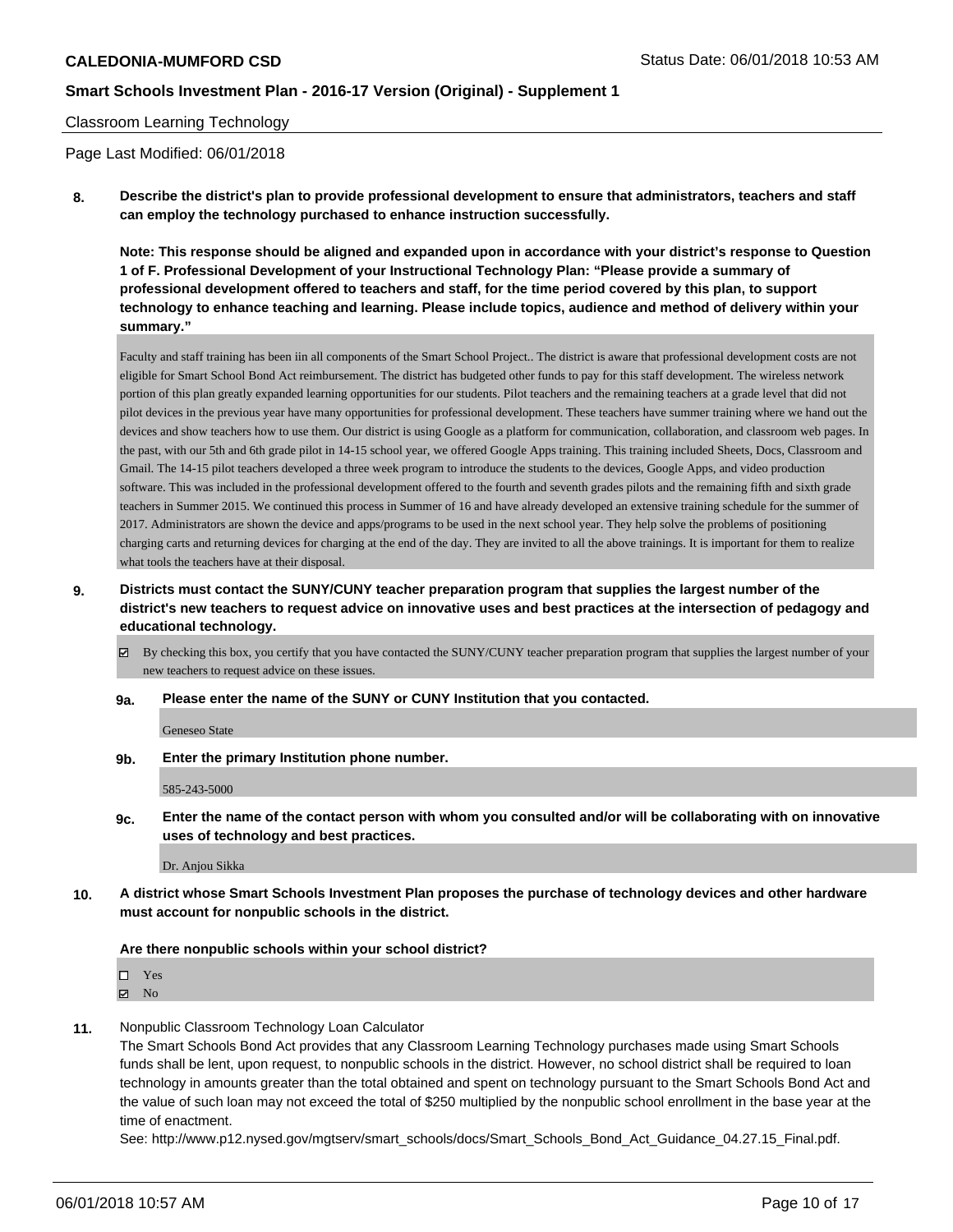Classroom Learning Technology

Page Last Modified: 06/01/2018

|                                       | 1. Classroom<br>Technology<br>Sub-allocation | 2. Public<br>l Enrollment<br>$(2014-15)$ | l 3. Nonpublic<br>l Enrollment<br>(2014-15) | l 4. Sum of<br>Public and<br>Nonpublic<br>Enrollment | 15. Total Per<br>Pupil Sub-<br>allocation | l 6. Total<br>Nonpublic Loan<br>l Amount                                                      |
|---------------------------------------|----------------------------------------------|------------------------------------------|---------------------------------------------|------------------------------------------------------|-------------------------------------------|-----------------------------------------------------------------------------------------------|
| Calculated Nonpublic Loan<br>l Amount |                                              |                                          |                                             |                                                      |                                           | (No Response)   (No Response)   (No Response)   (No Response)   (No Response)   (No Response) |

**12. To ensure the sustainability of technology purchases made with Smart Schools funds, districts must demonstrate a long-term plan to maintain and replace technology purchases supported by Smart Schools Bond Act funds. This sustainability plan shall demonstrate a district's capacity to support recurring costs of use that are ineligible for Smart Schools Bond Act funding such as device maintenance, technical support, Internet and wireless fees, maintenance of hotspots, staff professional development, building maintenance and the replacement of incidental items. Further, such a sustainability plan shall include a long-term plan for the replacement of purchased devices and equipment at the end of their useful life with other funding sources.**

By checking this box, you certify that the district has a sustainability plan as described above.

**13. Districts must ensure that devices purchased with Smart Schools Bond funds will be distributed, prepared for use, maintained and supported appropriately. Districts must maintain detailed device inventories in accordance with generally accepted accounting principles.**

By checking this box, you certify that the district has a distribution and inventory management plan and system in place.

**14.** If you are submitting an allocation for **Classroom Learning Technology** complete this table. **Note that the calculated Total at the bottom of the table must equal the Total allocation for this category that you entered in the SSIP Overview overall budget.**

|                         | Sub-Allocation |
|-------------------------|----------------|
| Interactive Whiteboards | l 0            |
| Computer Servers        | l 0            |
| Desktop Computers       | l O            |
| <b>Laptop Computers</b> | 45,000         |
| <b>Tablet Computers</b> | l 0            |
| <b>Other Costs</b>      | 5,250          |
| Totals:                 | 50,250         |

**15. Please detail the type, quantity, per unit cost and total cost of the eligible items under each sub-category. This is especially important for any expenditures listed under the "Other" category. All expenditures must be capital-bond eligible to be reimbursed through the SSBA. If you have any questions, please contact us directly through smartschools@nysed.gov.**

**Please specify in the "Item to be Purchased" field which specific expenditures and items are planned to meet the district's nonpublic loan requirement, if applicable.**

**NOTE: Wireless Access Points that will be loaned/purchased for nonpublic schools should ONLY be included in this category, not under School Connectivity, where public school districts would list them.**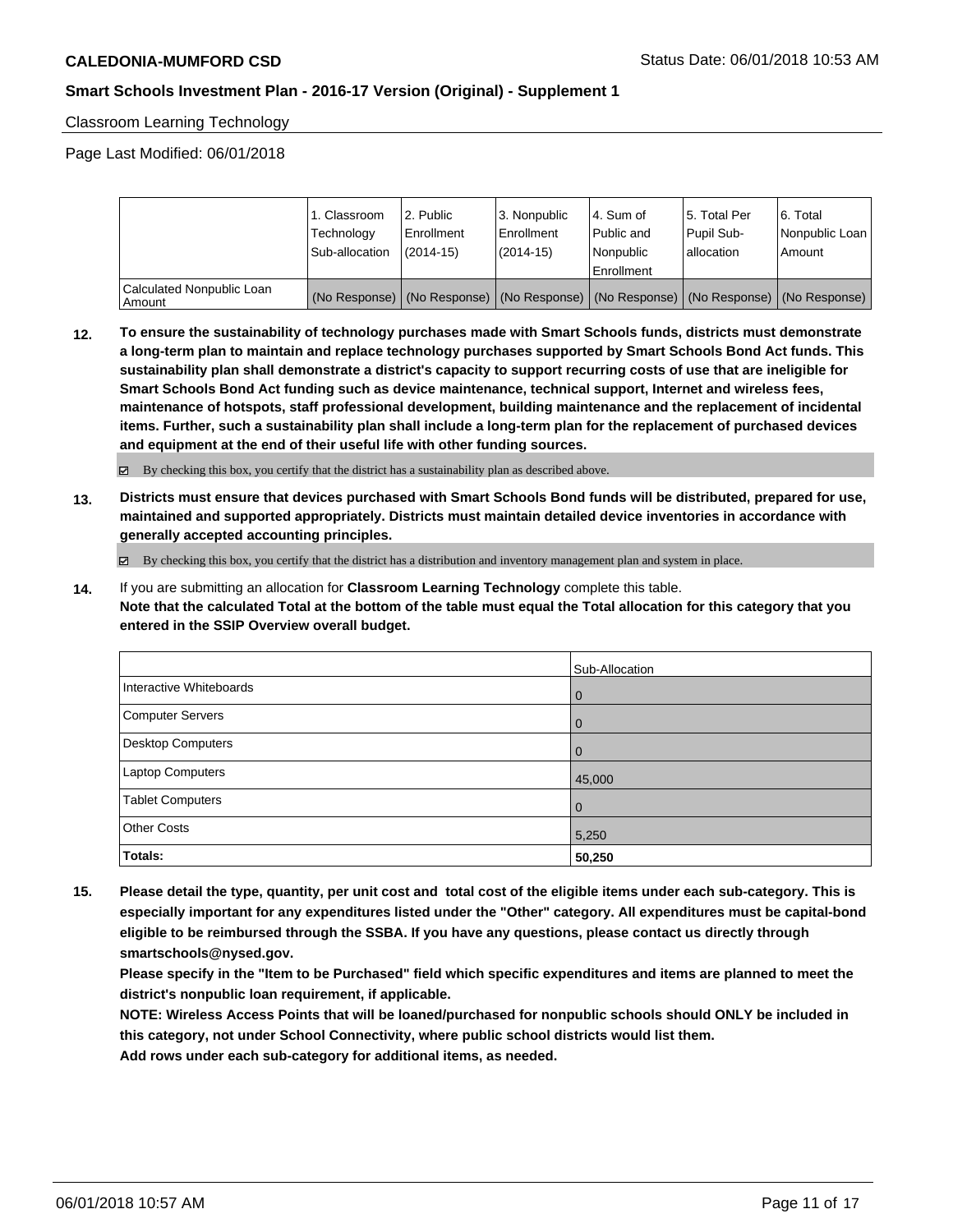# Classroom Learning Technology

Page Last Modified: 06/01/2018

| Select the allowable expenditure | Item to be Purchased        | Quantity | Cost per Item | <b>Total Cost</b> |
|----------------------------------|-----------------------------|----------|---------------|-------------------|
| type.                            |                             |          |               |                   |
| Repeat to add another item under |                             |          |               |                   |
| each type.                       |                             |          |               |                   |
| <b>Laptop Computers</b>          | Acer C738T-C44Z Chrome Book | 150      | 300           | 45,000            |
| <b>Other Costs</b>               | Google Chrome Management    | 150      | 35            | 5,250             |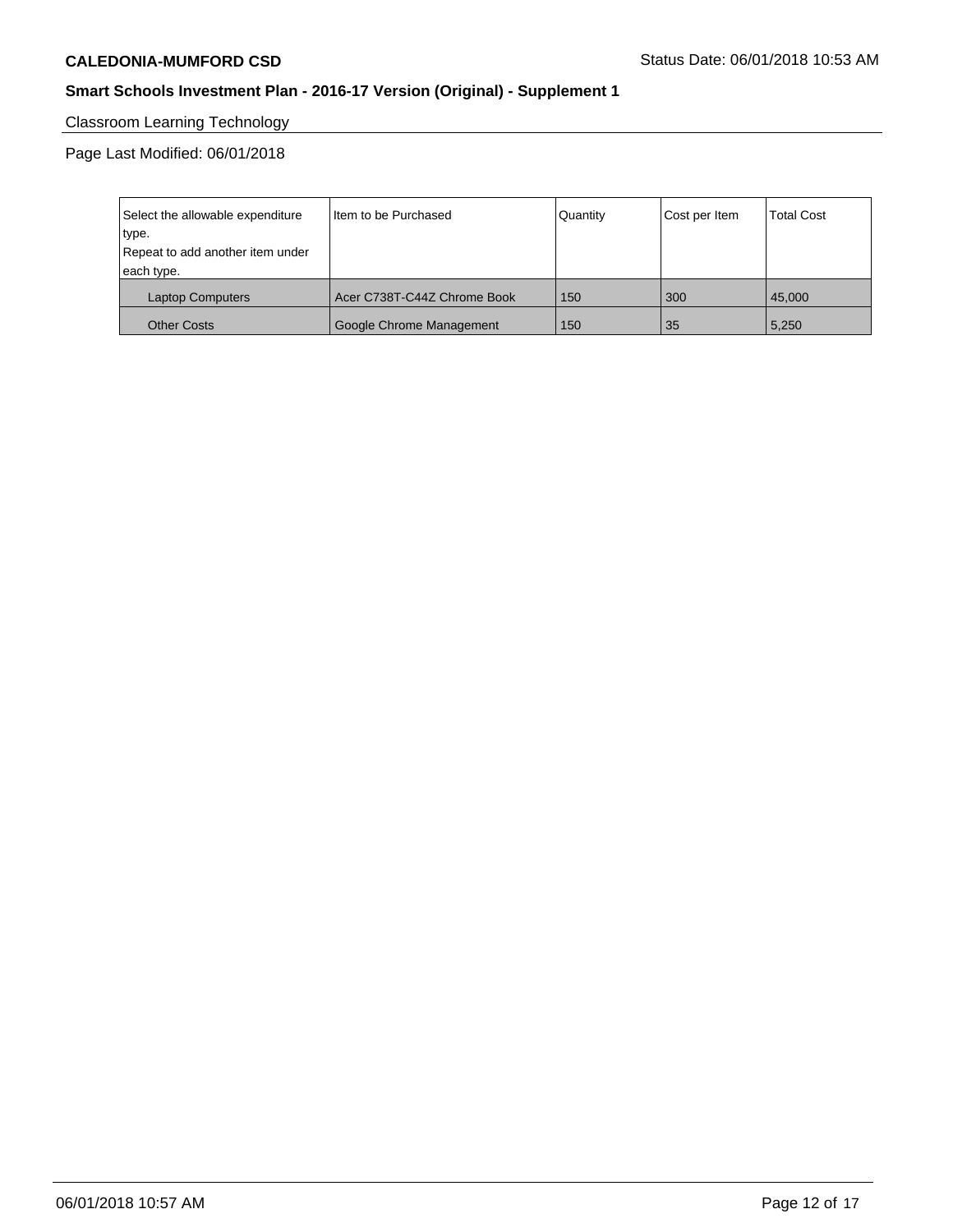#### Pre-Kindergarten Classrooms

Page Last Modified: 10/06/2017

**1. Provide information regarding how and where the district is currently serving pre-kindergarten students and justify the need for additional space with enrollment projections over 3 years.**

(No Response)

- **2. Describe the district's plan to construct, enhance or modernize education facilities to accommodate prekindergarten programs. Such plans must include:**
	- **Specific descriptions of what the district intends to do to each space;**
	- **An affirmation that pre-kindergarten classrooms will contain a minimum of 900 square feet per classroom;**
	- **The number of classrooms involved;**
	- **The approximate construction costs per classroom; and**
	- **Confirmation that the space is district-owned or has a long-term lease that exceeds the probable useful life of the improvements.**

(No Response)

**3. Smart Schools Bond Act funds may only be used for capital construction costs. Describe the type and amount of additional funds that will be required to support ineligible ongoing costs (e.g. instruction, supplies) associated with any additional pre-kindergarten classrooms that the district plans to add.**

(No Response)

**4. All plans and specifications for the erection, repair, enlargement or remodeling of school buildings in any public school district in the State must be reviewed and approved by the Commissioner. Districts that plan capital projects using their Smart Schools Bond Act funds will undergo a Preliminary Review Process by the Office of Facilities Planning.**

**Please indicate on a separate row each project number given to you by the Office of Facilities Planning.**

| <b>Project Number</b> |  |
|-----------------------|--|
| (No Response)         |  |

**5.** If you have made an allocation for **Pre-Kindergarten Classrooms,** complete this table.

**Note that the calculated Total at the bottom of the table must equal the Total allocation for this category that you entered in the SSIP Overview overall budget.**

|                                          | Sub-Allocation |
|------------------------------------------|----------------|
| Construct Pre-K Classrooms               | (No Response)  |
| Enhance/Modernize Educational Facilities | (No Response)  |
| Other Costs                              | (No Response)  |
| Totals:                                  | 0              |

**6. Please detail the type, quantity, per unit cost and total cost of the eligible items under each sub-category. This is especially important for any expenditures listed under the "Other" category. All expenditures must be capital-bond eligible to be reimbursed through the SSBA. If you have any questions, please contact us directly through smartschools@nysed.gov.**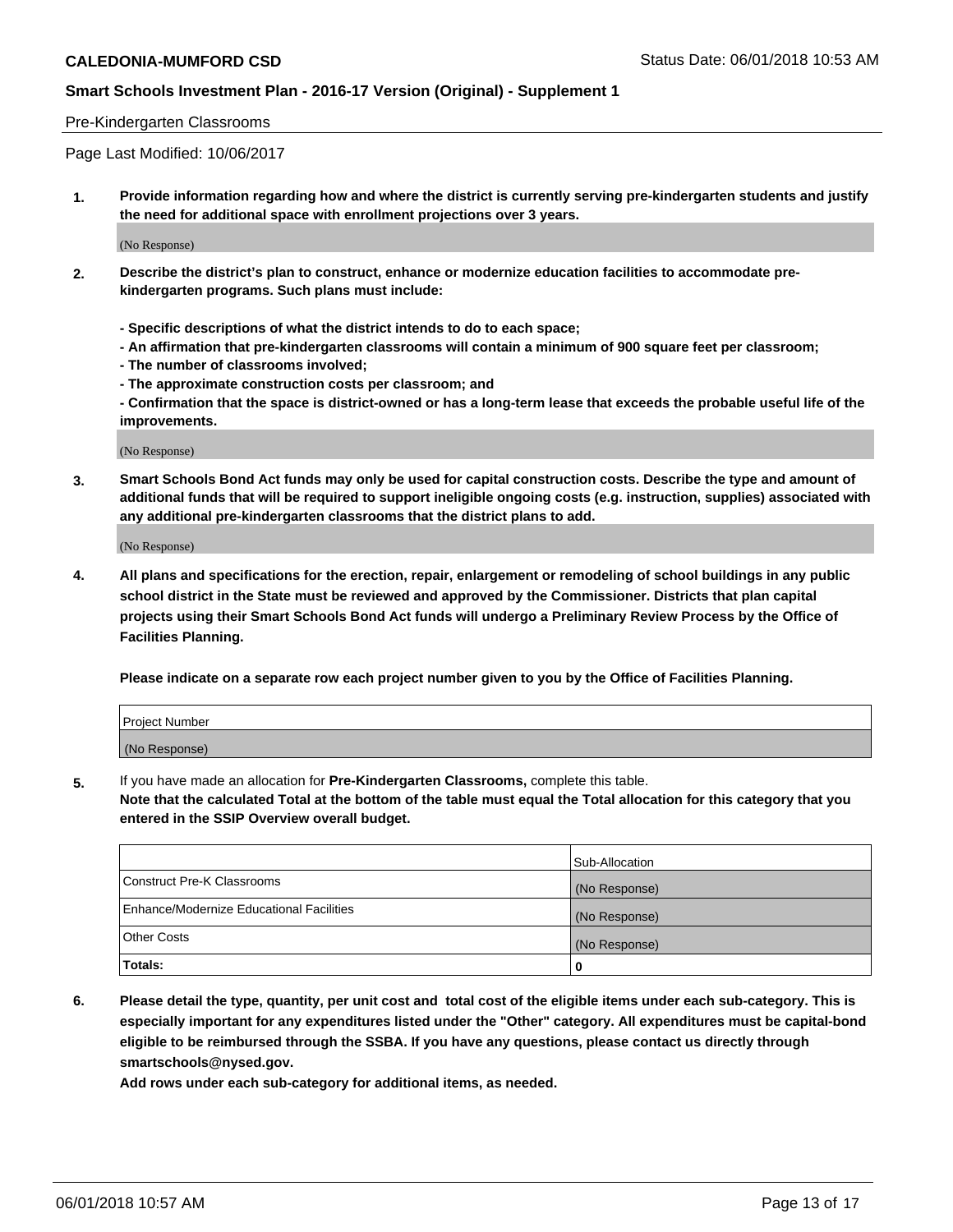# Pre-Kindergarten Classrooms

Page Last Modified: 10/06/2017

| Select the allowable expenditure | Item to be purchased | Quantity      | Cost per Item | <b>Total Cost</b> |
|----------------------------------|----------------------|---------------|---------------|-------------------|
| type.                            |                      |               |               |                   |
| Repeat to add another item under |                      |               |               |                   |
| each type.                       |                      |               |               |                   |
| (No Response)                    | (No Response)        | (No Response) | (No Response) | (No Response)     |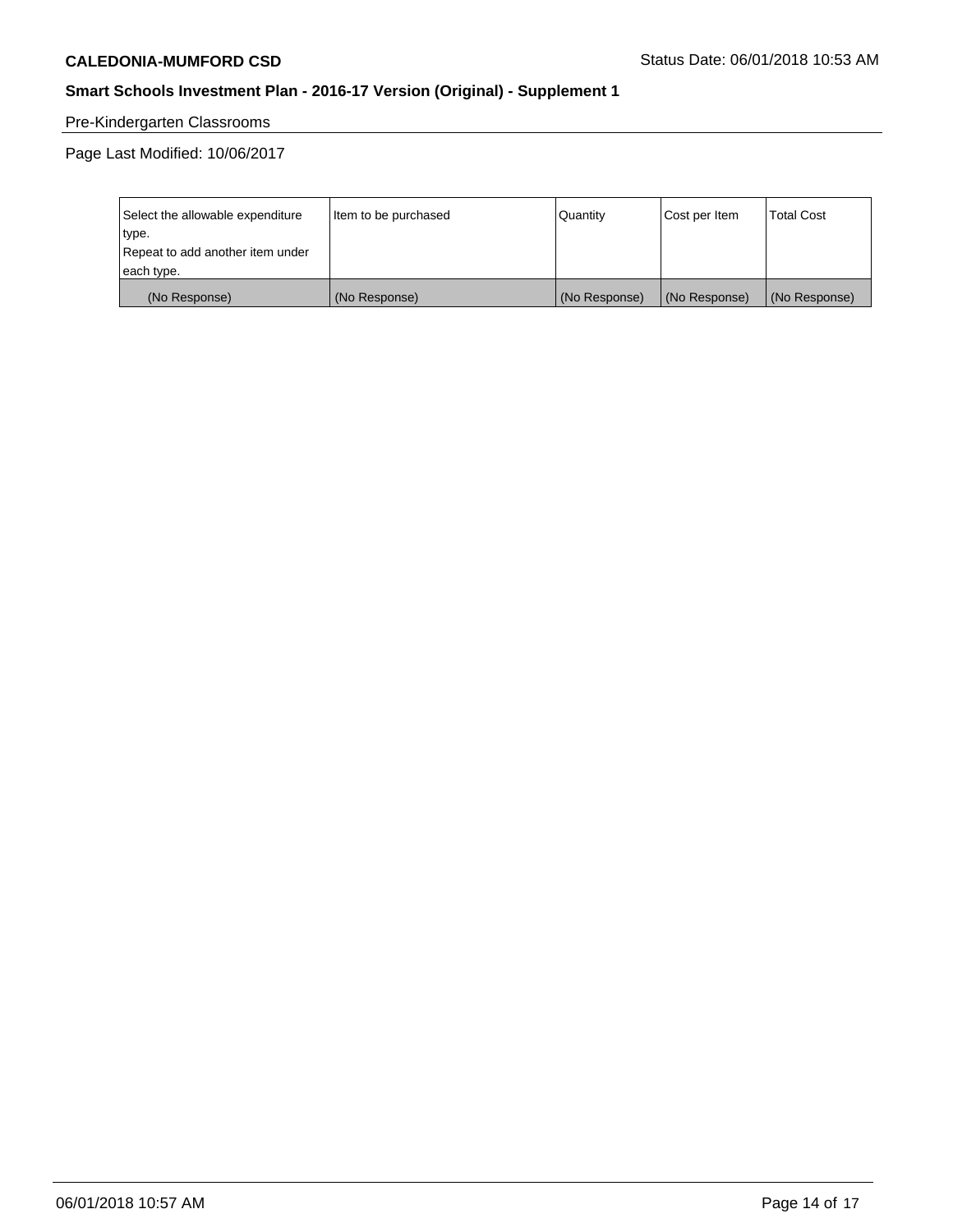Replace Transportable Classrooms

Page Last Modified: 10/06/2017

**1. Describe the district's plan to construct, enhance or modernize education facilities to provide high-quality instructional space by replacing transportable classrooms.**

(No Response)

**2. All plans and specifications for the erection, repair, enlargement or remodeling of school buildings in any public school district in the State must be reviewed and approved by the Commissioner. Districts that plan capital projects using their Smart Schools Bond Act funds will undergo a Preliminary Review Process by the Office of Facilities Planning.**

**Please indicate on a separate row each project number given to you by the Office of Facilities Planning.**

| <b>Project Number</b> |  |
|-----------------------|--|
| (No Response)         |  |

**3. For large projects that seek to blend Smart Schools Bond Act dollars with other funds, please note that Smart Schools Bond Act funds can be allocated on a pro rata basis depending on the number of new classrooms built that directly replace transportable classroom units.**

**If a district seeks to blend Smart Schools Bond Act dollars with other funds describe below what other funds are being used and what portion of the money will be Smart Schools Bond Act funds.**

(No Response)

**4.** If you have made an allocation for **Replace Transportable Classrooms**, complete this table. **Note that the calculated Total at the bottom of the table must equal the Total allocation for this category that you entered in the SSIP Overview overall budget.**

|                                                | Sub-Allocation |
|------------------------------------------------|----------------|
| Construct New Instructional Space              | (No Response)  |
| Enhance/Modernize Existing Instructional Space | (No Response)  |
| Other Costs                                    | (No Response)  |
| Totals:                                        | 0              |

**5. Please detail the type, quantity, per unit cost and total cost of the eligible items under each sub-category. This is especially important for any expenditures listed under the "Other" category. All expenditures must be capital-bond eligible to be reimbursed through the SSBA. If you have any questions, please contact us directly through smartschools@nysed.gov.**

| Select the allowable expenditure | Item to be purchased | Quantity      | Cost per Item | <b>Total Cost</b> |
|----------------------------------|----------------------|---------------|---------------|-------------------|
| type.                            |                      |               |               |                   |
| Repeat to add another item under |                      |               |               |                   |
| each type.                       |                      |               |               |                   |
| (No Response)                    | (No Response)        | (No Response) | (No Response) | (No Response)     |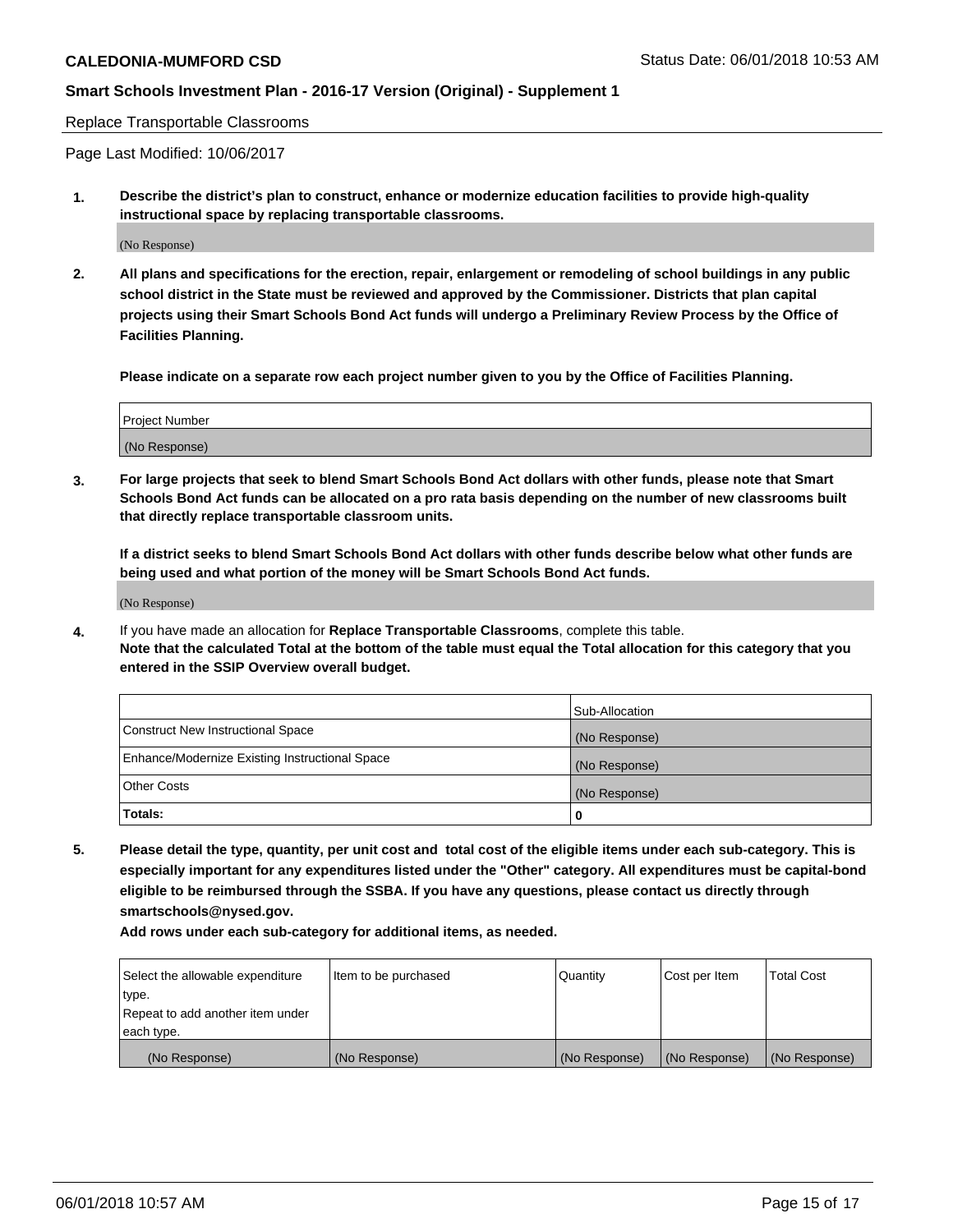#### High-Tech Security Features

Page Last Modified: 10/06/2017

**1. Describe how you intend to use Smart Schools Bond Act funds to install high-tech security features in school buildings and on school campuses.**

(No Response)

**2. All plans and specifications for the erection, repair, enlargement or remodeling of school buildings in any public school district in the State must be reviewed and approved by the Commissioner. Districts that plan capital projects using their Smart Schools Bond Act funds will undergo a Preliminary Review Process by the Office of Facilities Planning.** 

**Please indicate on a separate row each project number given to you by the Office of Facilities Planning.**

| <b>Project Number</b> |  |  |
|-----------------------|--|--|
|                       |  |  |
| (No Response)         |  |  |

- **3. Was your project deemed eligible for streamlined Review?**
	- Yes  $\square$  No
- **4. Include the name and license number of the architect or engineer of record.**

| <i>Name</i>   | License Number |
|---------------|----------------|
| (No Response) | (No Response)  |

**5.** If you have made an allocation for **High-Tech Security Features**, complete this table. **Note that the calculated Total at the bottom of the table must equal the Total allocation for this category that you entered in the SSIP Overview overall budget.**

|                                                      | Sub-Allocation |
|------------------------------------------------------|----------------|
| Capital-Intensive Security Project (Standard Review) | (No Response)  |
| <b>Electronic Security System</b>                    | (No Response)  |
| <b>Entry Control System</b>                          | (No Response)  |
| Approved Door Hardening Project                      | (No Response)  |
| <b>Other Costs</b>                                   | (No Response)  |
| Totals:                                              | 0              |

**6. Please detail the type, quantity, per unit cost and total cost of the eligible items under each sub-category. This is especially important for any expenditures listed under the "Other" category. All expenditures must be capital-bond eligible to be reimbursed through the SSBA. If you have any questions, please contact us directly through smartschools@nysed.gov.**

| Select the allowable expenditure | Item to be purchased | Quantity      | Cost per Item | <b>Total Cost</b> |
|----------------------------------|----------------------|---------------|---------------|-------------------|
| type.                            |                      |               |               |                   |
| Repeat to add another item under |                      |               |               |                   |
| each type.                       |                      |               |               |                   |
| (No Response)                    | (No Response)        | (No Response) | (No Response) | (No Response)     |